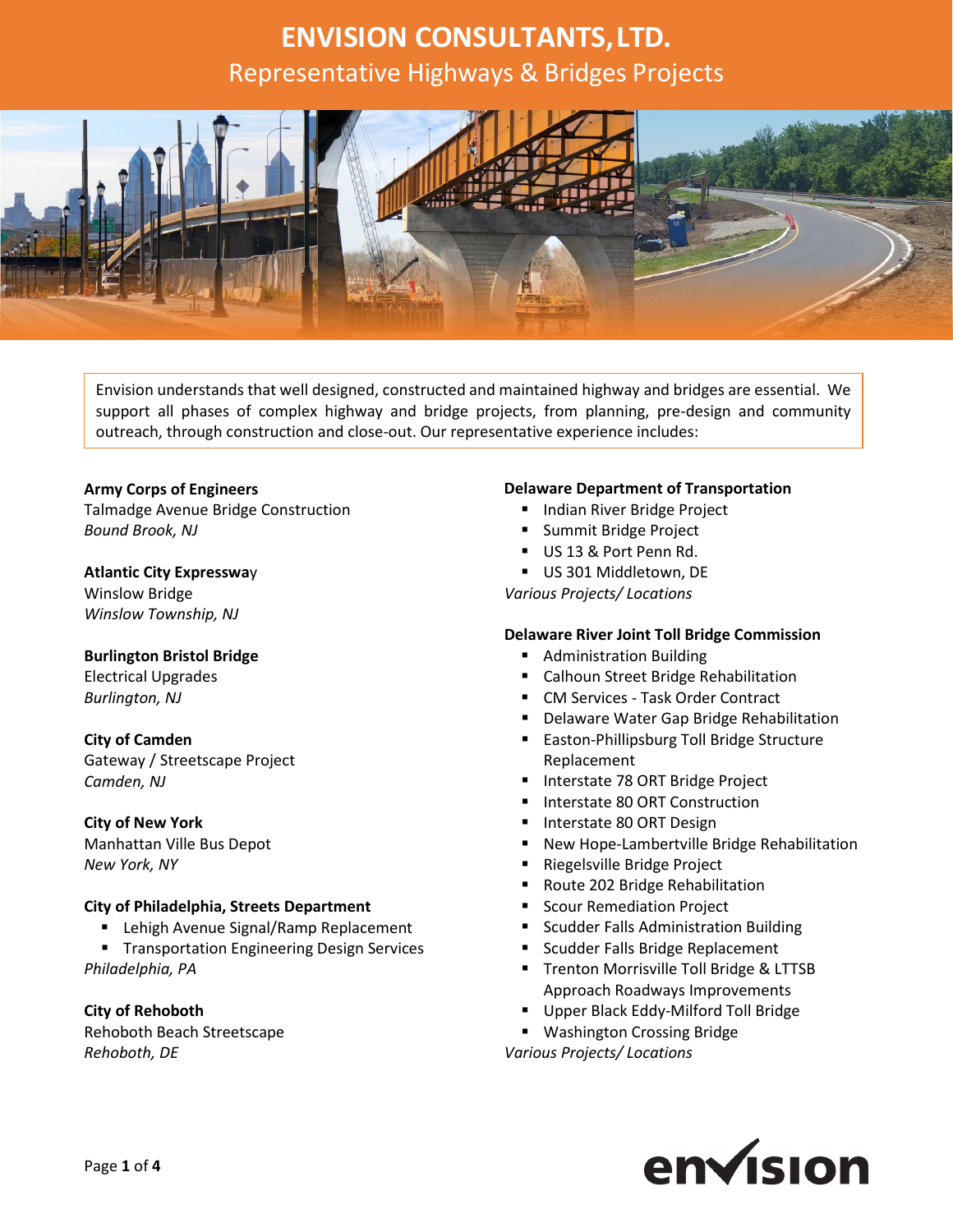#### **Delaware River Port Authority**

- 11th Street Interlocking
- **Ben Franklin Bridge 5th Street Tunnel**
- **Ben Franklin Bridge Masonry Rehab**
- **Ben Franklin Bridge South Walkway Bicycle** and Pedestrian Ramp
- **Ben Franklin Bridge Track Rehabilitation**
- **Ben Franklin Bridge Transformer Replacement**
- Betsy Ross Bridge & Commodore Barry Bridge Air Blown Fiber Optic
- Betsy Ross Bridge EZPass
- **Betsy Ross Bridge Fiber Design Services**
- **Betsy Ross Bridge Rehabilitation**
- **E** Collingswood Rehabilitation Claim Delay
- **EXP** Commodore Barry Bridge Painting Phase 2 PA Approach Spans
- **E** Commodore Barry Bridge Rehabilitation
- **Control Center Relocation**
- **Express Rail Intermodal Facility**
- **Filter Franklin Square Station Re-Opening**
- GEC Task Order Assignment (2013-2015)
- Gloucester Camden Line Environmental Impact Statement
- **Maintenance Facilities Space Planning**
- **Southern New Jersey Mass Transit** Alternatives Analysis Study

*Various Projects/ Locations*

## **Delaware Valley Regional Planning Commission's (DVRPC) / Camden County**

HSIP Local Concept Development Study – Mt. Ephraim Avenue *Camden, NJ*

#### **Jersey City**

Public Parking Garage & Annex *Jersey City, NJ*

#### **Maryland Department of Transportation**

- **F** JFK Memorial Highway Resurfacing
- US Route 40 Repaving
- Rising Sun Streetscape

*Various Projects/Locations*

#### **Montgomery County Department of Transportation**

Route 355 Multimodal Crossing *Bethesda, MD*

#### **New Jersey Department of Transportation**

- **EXEC** Cheesequake Bridge Rehabilitation
- **Conrail Bridge over Route 33**
- **Interstate 80 Improvements**
- Median Cross Over Protection Cont. 12 various locations Central & South
- I-295/Route 42/I-76 Connector
- **Princeton Drainage Improvements**
- **Pulaski Skyway Improvements and Deck** Replacement Various Phases
- **Region South Drainage Improvements**
- Route 1 & 9 Project
- Route 7 Wittpenn Bridge
- Route 7 Wittpenn Bridge Contract #1
- Route 7 Wittpenn Bridge Contract #3
- Route 9 Bus Enclosures
- Route 22 over Burke Parkway
- Route 22 East Bound
- Route 22 Liberty Ave. & Conrail Bridge
- Route 29 Drainage
- Route 30 and County Route 646
- Route 30 & Pomona Road
- Route 30 Cooper River Drainage
- Route 30/130 Collingswood
- Route 31 NB Minneakoning Rd to MP 24.92- Huntington County
- Route 35 Restoration Mantoloking to Point Pleasant
- Route 35 Restoration Mile 0-Mile 4
- Route 35 Restoration Mile 4-Mile 9
- Route 42 New Ramps & Roads
- Routes 33, 41, 42, 49, and 55
- Route 52 Causeway Project
- Route 78 from Drift Rd/Dale Rd. to Route 124- Berkley Heights
- Route 206 Bridge / Mansfield
- **Route 295 Rehabilitation and Repaving of Six** Bridges
- **Santorum Road Bridge Replacement,** Hunterdon

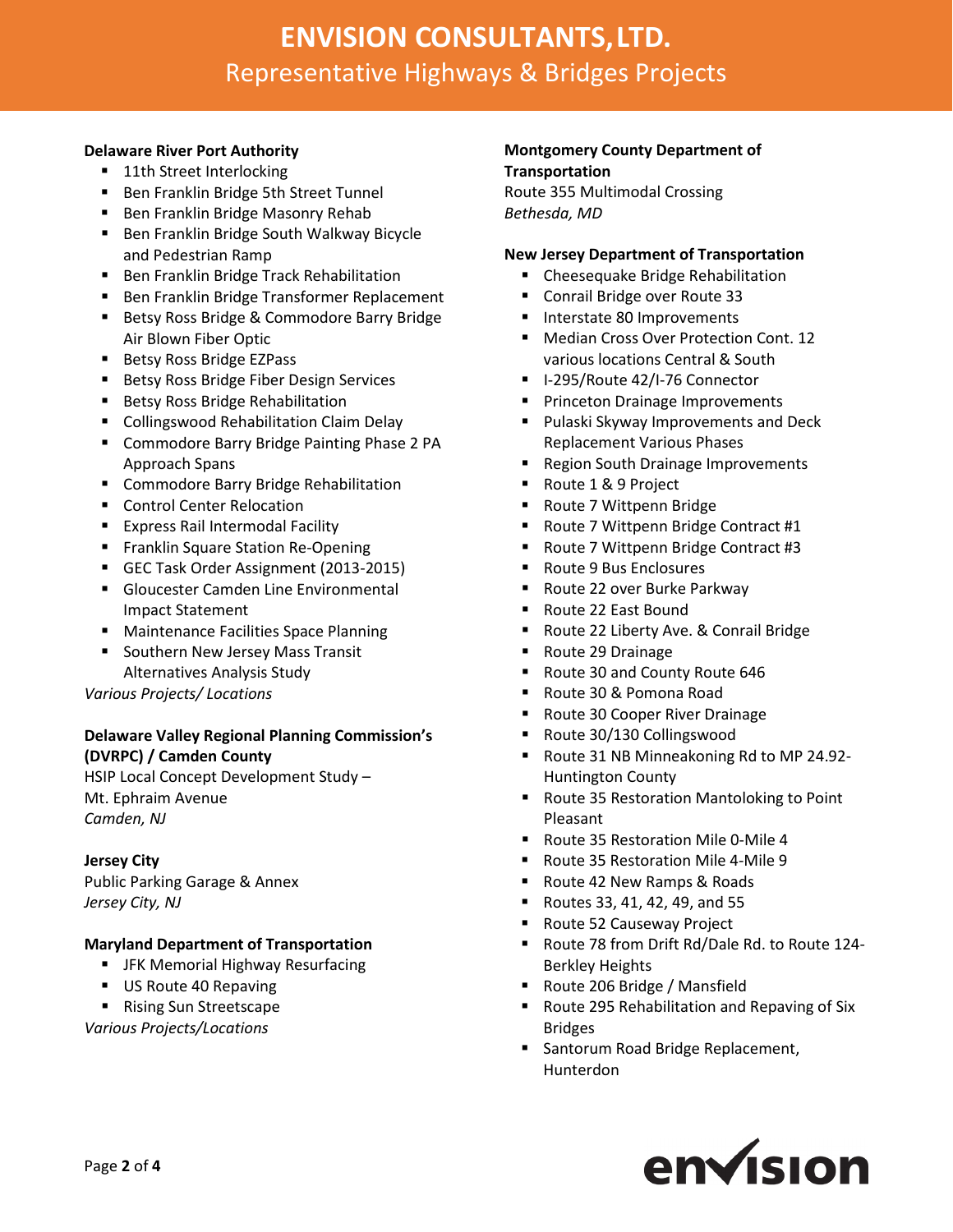New Stations for Motor Vehicle Inspection, Statewide

*Various Projects/Locations*

## **New Jersey Transportation Planning Authority**

- **E** Connectivity Study
- **Human Services Transportation Plan** *Various Projects/Locations*

## **New Jersey Turnpike Authority**

- **-** Driscoll Bridge
- **Facilities Improvement Program Design**
- **Facilities Improvement Program Construction**
- Garden State Parkway CM/CI
- Garden State Parkway OPS P3524
- Garden State Parkway OPS P3497
- **Garden State Parkway Pump Stations**
- **Garden State Parkway Toll Utility Building**
- Garden State Parkway VMS
- **Gloucester County Turnpike Bridge Widening**
- GSP Toll Utility Building T500.493
- **Holmdel Facilities Construction**
- **Interchange 7A Improvement Project**
- Interchange 125 Ramp Improvements
- Interchange 163 Superstructure Replacements
- Interchange 6-9 Widening Projects:
	- $\checkmark$  T869.120.801
	- $\times$  T869.120.802
	- $\checkmark$  T869.120.503
	- $\checkmark$  T869.120.302
	- $\checkmark$  T869.120.401
- **Interchange 8 Widening Project**
- Interchange Rehab Str. 28N, 28.5N, & 28.9
- **Interstate 80 Road and Bridge Construction**
- **Newark Bay-Hudson County Extension**
- **Painting & Structural Repairs OPS P3539**
- Route 130 1 Interchange
- Route 27 Six-Mile Run Bridge
- **Steel Gusset Project**
- Turnpike Exits 15W & 16 W- OPS T3538
- 015 Route 3 & 46 and 014 Route 287

*Various Project/Locations*

### **New York State Department of Transportation**

- Alexander Hamilton Bridge
- CPM Scheduling Services ID/IQ On -Call **Contract**
- **Primavera P6 Scheduling Services**

*Various Projects/Locations*

### **NYS Thruway Authority**

Tappan Zee Bridge, I-287 *New York, NY*

### **Pennsylvania Department of Transportation**

- Betsy Ross Bridge Interchange
- **Ellis Town Center**
- **Interstate 76 Improvements**
- **Interstate 80 Construction**
- Interstate 95 Design and Program Management
- **F** JFK Blvd Bridge Rehabilitation
- Race Street Connector
- Rapid Bridge Replacement Program
- Route 1 Bridge
- Route 1 Improvements
- Route 202 Improvements
- Route 202 Signals Upgrade
- Route 213 Reconstruction
- Route 3 Signals Upgrade
- Route 30 Exton Bypass
- Route 30 Improvements
- Route 309 Connector
- Route 309 Connector
- Route 332 Signal Improvements
- Route 420 Lincoln Avenue Streetscapes
- **E** Schuylkill Expressway Repaving
- SR 132 Signals Upgrade
- SR 422 Improvements
- SR 611 Improvements
- SR 76 Repaving
- **SR 9410 MK2 Sumneytown Pike / Broad Street** Repaving
- **Traffic Signal Improvements Route 13**
- Warrington / Horsham Signals

*Various Project/Locations*